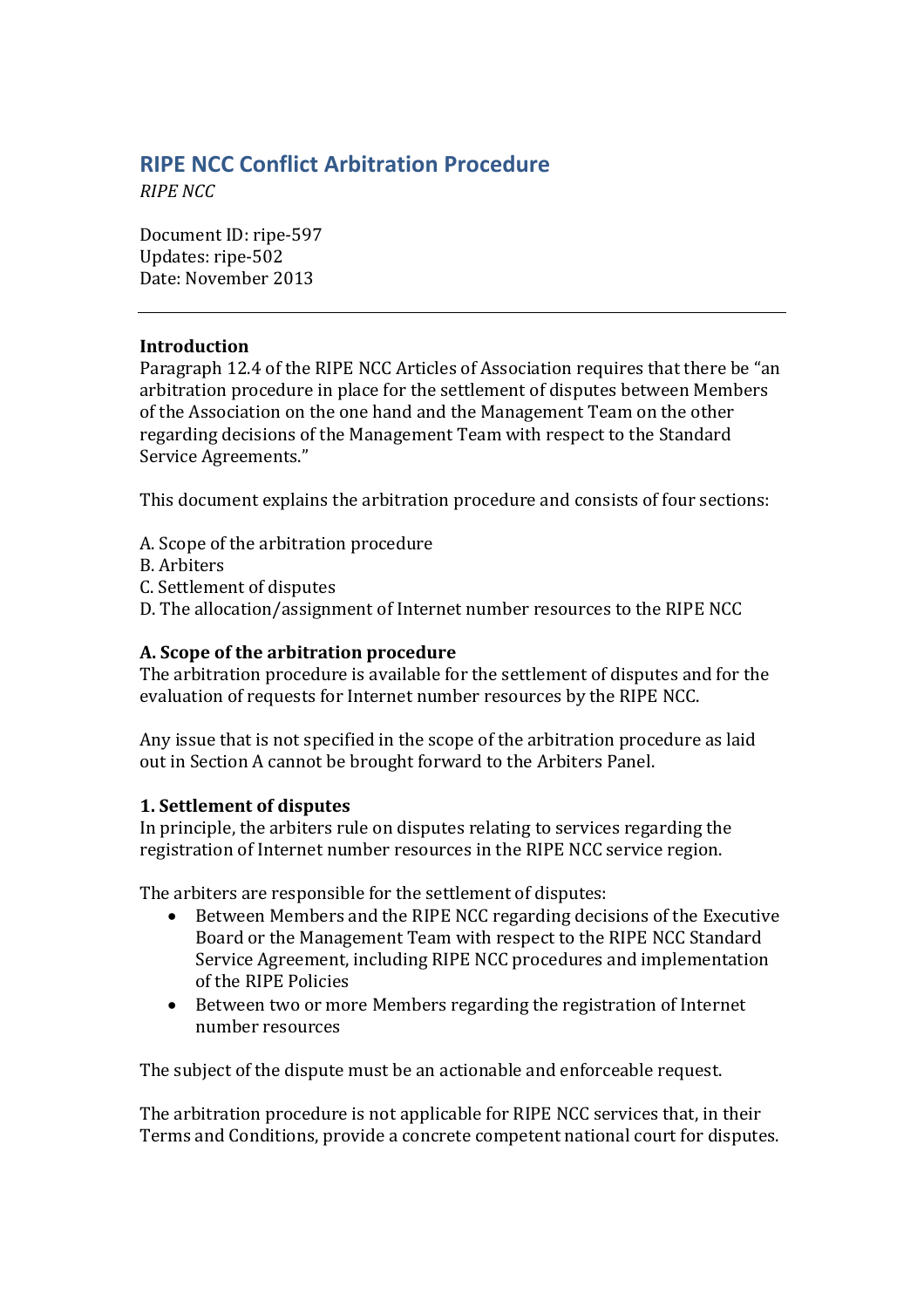The arbitration procedure RIPE NCC conflict is of an informal nature and is not meant to fall within the scope of the "Arbitration" as described in the Dutch civil law (Wetboek van Burgerlijke Rechtsvordering, Vierde Boek, "Arbitrage"). Parties involved in a dispute have the option to challenge the arbiters' ruling at Dutch or other national competent courts.

### **2. Evaluation of requests for Internet number resources by the RIPE NCC**

According to the RIPE Policy, "[Allocating/Assigning Resources to the RIPE NCC](https://www.ripe.net/ripe/docs/ncc-resources)", arbiters are responsible for evaluating the validity of all requests for Internet number resources made by the RIPE NCC.

## **B. Arbiters**

### **1. General**

The tasks described above (in section A) are assigned to the arbiters. All arbiters jointly are referred to as the Arbiters Panel. The RIPE NCC must make sure that there are at least seven (7) arbiters sitting on the Arbiters Panel at all times but it should not consist of more than fifteen (15) persons.

#### **2. Criteria, procedure and dismissal 2.1. Criteria**

Arbiters must be natural persons. They must have good knowledge of the Internet environment, working experience in the IT sector and good knowledge of RIPE NCC procedures and RIPE Policies. The entire Arbiters Panel should reflect as broad a spectrum of Internet community members as possible.

Arbiters must commit to performing the tasks corresponding to this function when requested to do so.

Arbiters must be impartial. Persons having a function that does not allow them to be impartial cannot become arbiters (for example, members of the RIPE NCC Executive Board or staff of the RIPE NCC).

#### **2.2. Procedure**

People that wish to become arbiters upon invitation by the Executive Board must fill in the application to become an arbiter (see box below) and send it to the RIPE NCC Executive Board.

| <b>Application to become an Arbiter</b>                                                                                                                          |
|------------------------------------------------------------------------------------------------------------------------------------------------------------------|
| Name:                                                                                                                                                            |
| Profession:                                                                                                                                                      |
| Biography:                                                                                                                                                       |
| Motivation:                                                                                                                                                      |
| Declaration of interests:                                                                                                                                        |
| [Please list all functions or past functions that may cause a conflict of interest<br>with a possible party (for example, shareholder in a Member organisation)] |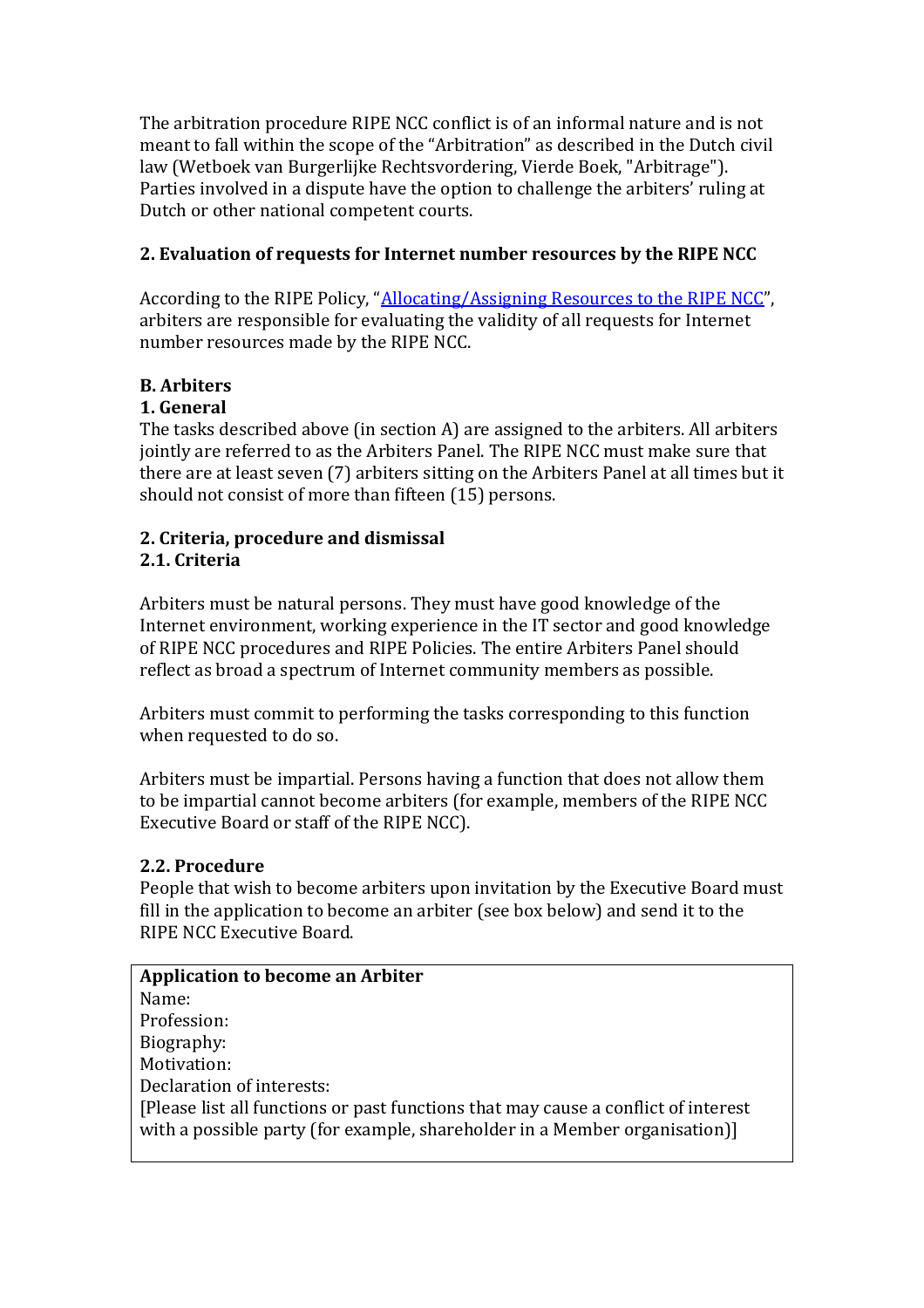The RIPE NCC Executive Board will decide on the eligibility of the applicant at the Executive Board meeting that follows submission of the application. Once the Executive Board has decided on the eligibility, the applicant is nominated for the function of arbiter.

The RIPE NCC General Meeting (GM) has the final authority to approve the applicant for the arbiter's function. The resolution to approve the nomination will take place at the first GM after the nomination. After approval by the GM, the arbiter immediately becomes available for the settlement of disputes.

### **2.3 Dismissal**

If an arbiter fails in performing their tasks appropriately or there are doubts about the arbiter's performance or impartiality, this arbiter must either resign or the Executive Board will propose their dismissal at the GM. The GM has the authority to dismiss an arbiter. Until this arbiter resigns or is dismissed, they are entitled to undertake any of the arbiters' tasks.

#### **3. The list of arbiters**

The arbiters will be listed alphabetically by surname.

As soon as an arbiter is engaged (not just temporarily put forward) in a dispute or an evaluation of a request for Internet number resources, their name is transferred to the bottom of the list. The next arbiter moves to the top of the list and takes the next request for arbitration.

This process continues through the list of arbiters.

According to their availability, the arbiters will be able to rearrange the order of their name in the list.

#### View the list of arbiters:

<http://www.ripe.net/lir-services/ncc/legal/arbitration/list-of-arbiters>

### **4. Arbiters' compensation**

The RIPE NCC will cover any costs incurred by arbiters related to the arbiter's function, including travel expenses for attending meetings with other arbiters. Arbiters will not be compensated for the time and effort they spend in their function as arbiters.

### **C. Settlement of disputes**

### **1. Initiation of the procedure**

In the case of a dispute, both parties should document their grievances and communicate them to the other party. They should then try to resolve the conflict between themselves. Only if such resolution has been tried and documented by at least one of the parties can either party request arbitration by submitting the Request for Arbitration form. The Request for Arbitration form is available at:

[http://www.ripe.net/lir-services/ncc/legal/arbitration/ripe-ncc-arbitration](http://www.ripe.net/lir-services/ncc/legal/arbitration/ripe-ncc-arbitration-request-form)[request-form](http://www.ripe.net/lir-services/ncc/legal/arbitration/ripe-ncc-arbitration-request-form)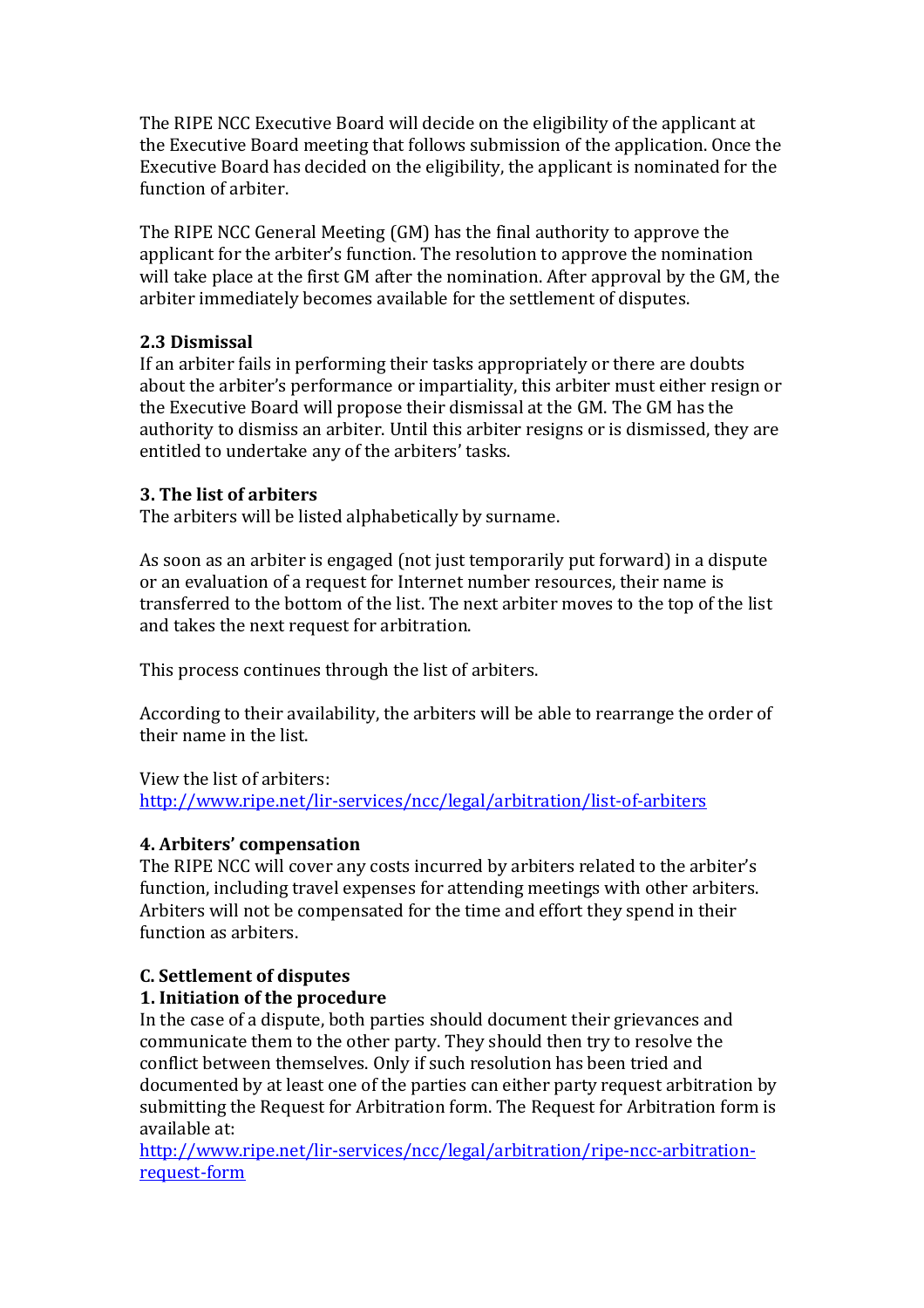Either party can send the Request for Arbitration within a reasonable time period from the commencement of the dispute. This time period cannot be longer than one year.

#### Note:

The party initiating the procedure is free to select an arbiter from the Arbiters Panel with no regards to the list. If this arbiter is not available, or if the other party objects to this selection, or if this arbiter has a conflict of interest in the dispute, the arbiter must be chosen according to the list (see sections C.2.1. and C.2.2.).

This communication and any communication among the parties and the arbiters must take place in English.

If the RIPE NCC is one of the parties involved in the conflict, clerical support will be provided by a third party.

### **2. Actions from the arbiter**

### **2.1. Provision of information and undertaking arbiter**

The selected arbiter must send an email to both parties to indicate:

- Their function as the arbiter of the dispute
- Information about themselves that could be considered as a potential conflict of interest in relation to the arbiter undertaking the dispute
- The possibility for the other party to object to their function as the arbiter of the dispute
- Both parties' obligation to indemnify the arbiter by signing the indemnification statement
- An email address for the purpose of communication and exchange of information during the arbitration procedure

The other party will then have two calendar weeks to either accept arbitration by this arbiter or to object. If the other party does not react, it is assumed that arbitration by this arbiter is accepted.

If the other party objects to the selected arbiter, that party must state the reason for the objection. If there is an objection, the parties no longer have the option to select an arbiter. The first arbiter in the list (see above at section B.3.) will be put forward and will send an email to both parties to indicate:

- Their function as the arbiter of the dispute
- Information about themselves that could be considered as a potential conflict of interest in relation to the arbiter undertaking the dispute
- The possibility for the other party to object to their function as the arbiter of the dispute
- Both parties' obligation to indemnify the arbiter by signing the indemnification statement
- An email address for the purpose of communication and exchange of information during the arbitration procedure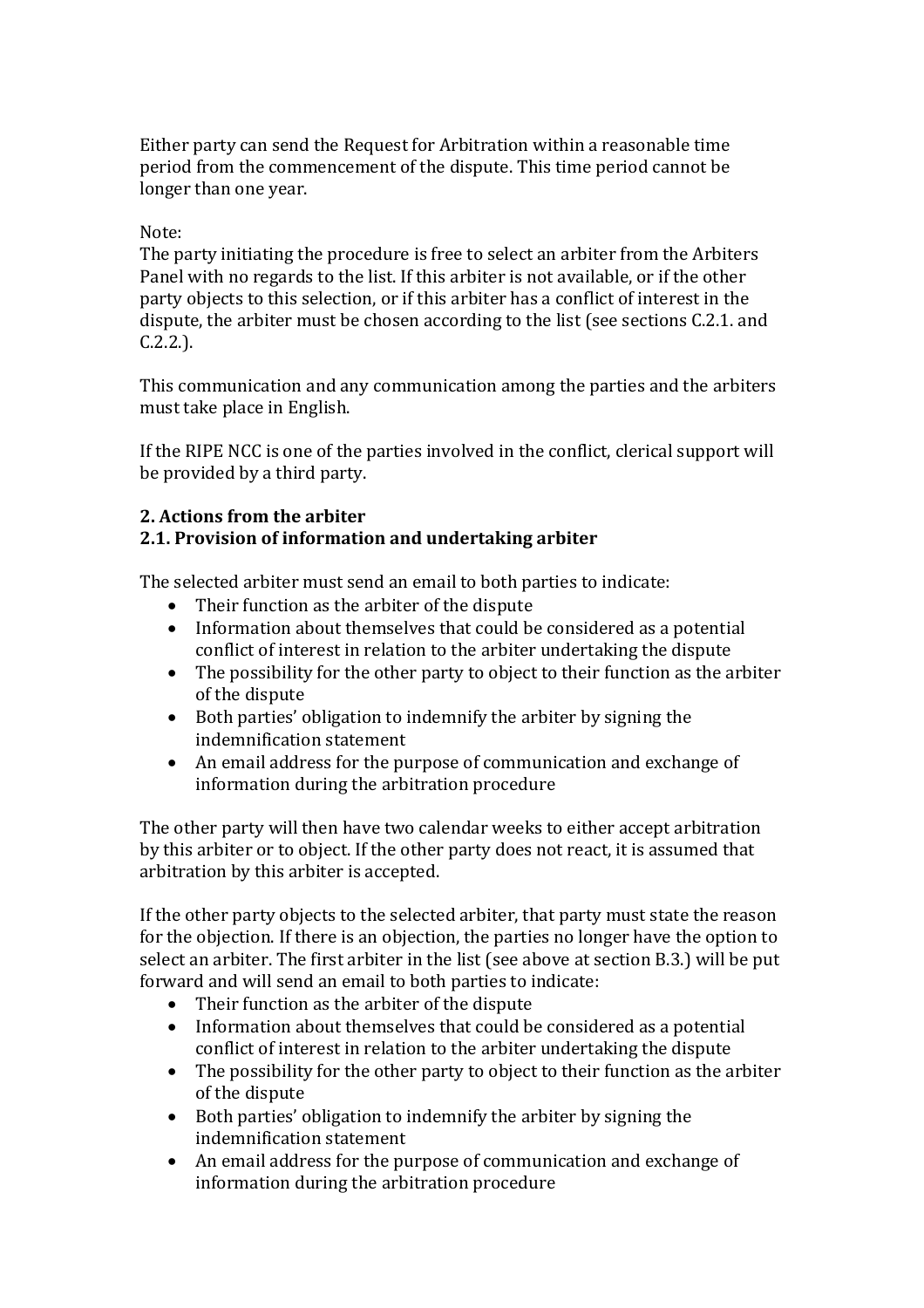If this arbiter is not acceptable to either party, the next arbiter in the list will be put forward and will send an email to both parties to indicate:

- Their function as the arbiter of the dispute
- Both parties' obligation to sign the indemnification statement
- An email address for the purpose of the communication and exchange of information during the arbitration procedure

The parties do not have the option to object to arbitration by this arbiter.

### **2.2. Conflict of interest**

Arbiters having a direct conflict of interest in the dispute will exclude themselves as early as possible from the procedure. The next arbiter in the list will be put forward and will communicate with the parties.

Should a conflict of interest become apparent at a later stage in the procedure, the arbiter concerned will immediately inform the parties. If either party then requests the removal of this arbiter from the dispute, the next arbiter in the list will be put forward and will communicate with the parties instead. Both parties will have to sign an indemnification statement with regards to the new arbiter.

### **2.3. The indemnification agreement and deposit**

Both parties must sign the arbiter's indemnification statement within two calendar weeks of the notification by the final arbiter. Once both parties sign the indemnification statement, the arbitration commences.

If the dispute relates to an outstanding invoice to the RIPE NCC, the payment of the invoice must be made to the RIPE NCC, who will keep the amount in escrow for the duration of the arbitration. In this case, the arbitration commences upon:

- Receipt of payment by the RIPE NCC; and
- The signing of the indemnification statement by both parties.

If a conflict of interest becomes apparent at a later stage and a new arbiter undertakes the dispute as described in section 2.2, the arbitration re-commences upon the signing of the new indemnification statement by both parties.

#### **3. Submission of information**

The arbiter will ask both parties to submit all information that can assist in reaching a ruling in the dispute. The parties must submit the information by email within one calendar week of the arbiter's request for information.

The arbiter may request within the next four calendar weeks any further information relevant to the case. The requested party must submit the requested information within two weeks of the request being made. If the requested party fails to submit the information, the arbiter may assume that the statement that could be supported by the requested information is not valid. If there is sufficient justification, the timeframe can be extended for two calendar weeks.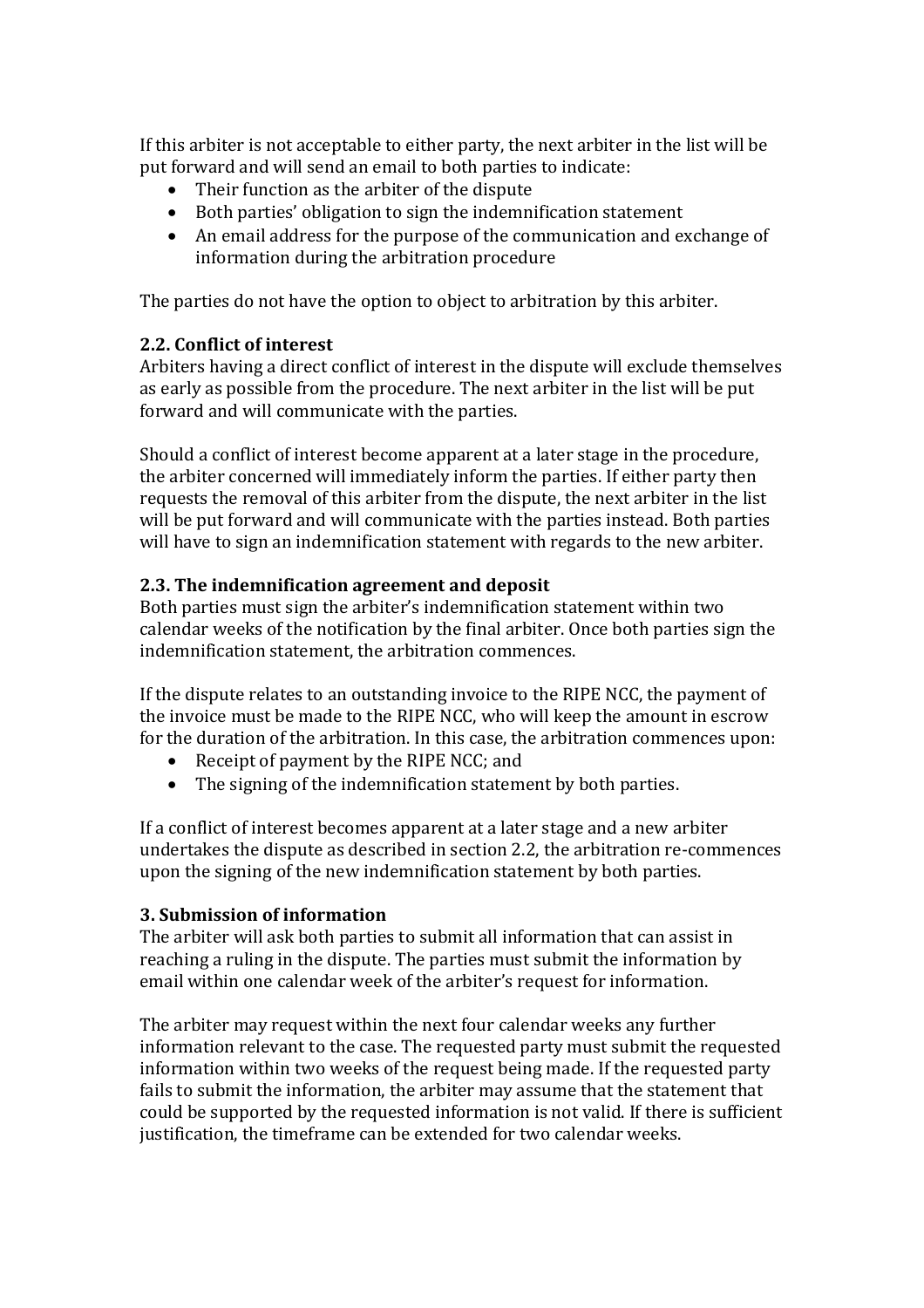The arbiter may decide to obtain and document advice from other arbiters or relevant experts, including lawyers. This advice may refer to procedural and substantive issues. If the RIPE NCC is one of the parties involved in the conflict, legal support will be provided by a third party specified for this purpose by the RIPE NCC.

### **4. Timeframe**

The arbiter shall communicate the arbitration ruling to the parties concerned within 12 calendar weeks from the date the arbitration commences (i.e., the date of receipt of the last indemnification agreement).

The ruling must:

- Have a clear action and be enforceable
- Resolve the dispute (accepting or rejecting the request of either party)
- Be based on:
	- o Concrete provisions of RIPE Policies
	- o Publicly available RIPE NCC documents
	- o The information provided by the parties

The ruling may include recommendations on different aspects of the case and it may include a recommendation on how to execute or implement the ruling.

#### **5. Execution of ruling**

The parties have two calendar weeks from the date the ruling is communicated to comply with the ruling unless one or both parties submit(s) the dispute to a Dutch or other competent national court within that period.

If either party does not comply with the ruling and does not submit the dispute to a Dutch or other competent national court within two calendar weeks, the RIPE NCC Standard Service Agreement with that party will be terminated as described in the RIPE NCC procedural document, "Closure of LIR and Deregistration of Internet Number Resources".

If the RIPE NCC is a party in the dispute, it will comply with the ruling. The RIPE NCC Standard Service Agreement of the other party will not be terminated because of non-compliance by the RIPE NCC.

#### **6. Transparency of the procedure**

The arbiter will publish an arbitration case report on www.ripe.net regarding the ruling and/or recommendations provided to the parties involved or to the RIPE community. The published report will not reference the names of the involved parties.

### **7. Procedural costs**

Reasonable procedural costs incurred during the arbitration will be covered by the losing party. Reasonable costs are costs essential for the settlement of the dispute, including costs for clerical support or external legal advice. These costs must be below €5,000.